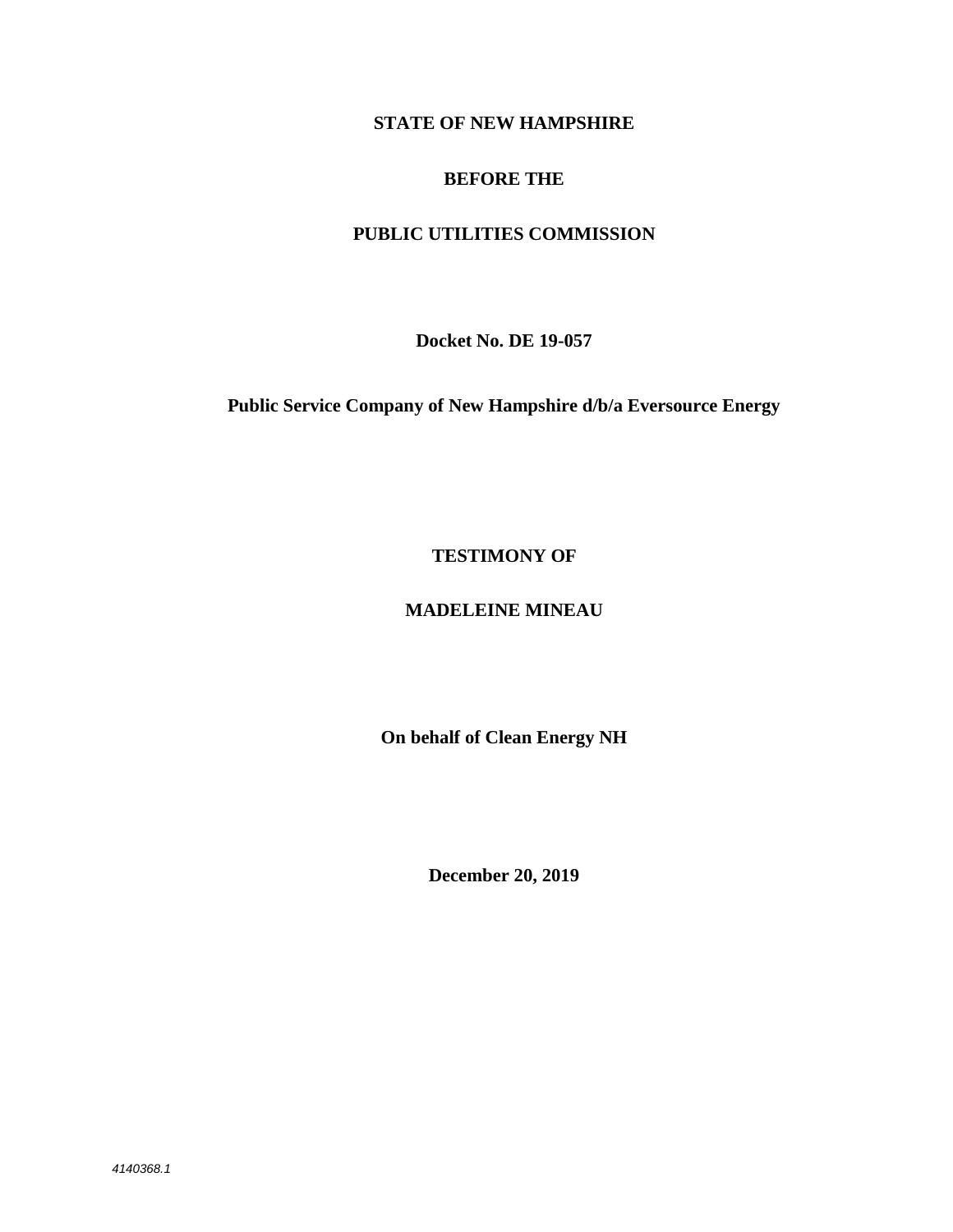Clean Energy NH Docket No. DE 19-057 Testimony of Ms. Mineau Page **1** of 8

### **STATE OF NEW HAMPSHIRE**

#### **BEFORE THE NEW HAMPSHIRE PUBLIC UTILITIES COMMISSION**

#### **DIRECT TESTIMONY OF MADELEINE MINEAU**

#### **PUBLIC SERVICE COMPANY OF NEW HAMPSHIRE D/B/A EVERSOURCE ENERGY**

**December 20, 2019** 

**Docket No. DE 19-057** 

| 1  | Q. | Please state your name, the organization you work for, your position and business         |
|----|----|-------------------------------------------------------------------------------------------|
| 2  |    | address.                                                                                  |
| 3  | A. | Madeleine Mineau. I am the Executive Director of Clean Energy NH ("CENH"), which          |
| 4  |    | is located at 14 Dixon Avenue, Suite 202, Concord, NH 03301.                              |
| 5  |    |                                                                                           |
| 6  | Q. | Please describe your qualifications.                                                      |
|    | A. | I am currently the Executive Director of CENH where, in addition to managing the          |
| 8  |    | administration of the organization and supervising staff, I am the lead on regulatory and |
| 9  |    | policy issues. I have a BA in Biology and Environmental Policy and a PhD in Ecology. I    |
| 10 |    | have been in my current position for 1.5 years and have prior experience working in       |
| 11 |    | energy policy as co-president of Granite State Hydropower Association and as              |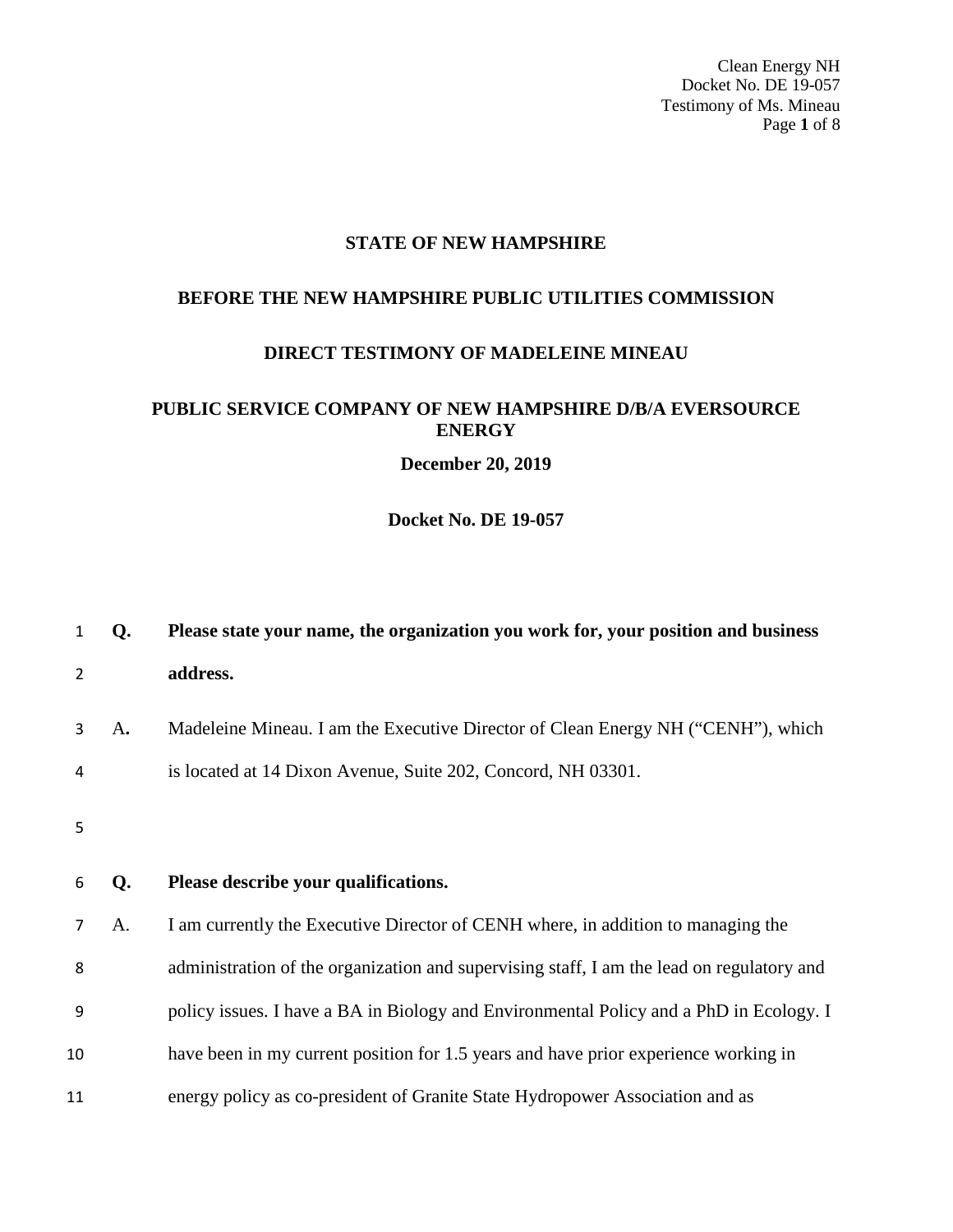Clean Energy NH Docket No. DE 19-057 Testimony of Ms. Mineau Page **2** of 8

| $\mathbf 1$ |               | Waterways Manager for the City of Nashua where I managed two hydropower generation           |
|-------------|---------------|----------------------------------------------------------------------------------------------|
| 2           |               | projects. My resume is included as Exhibit CENH-MM-1.                                        |
| 3           |               |                                                                                              |
| 4           | Q.            | Have you testified previously before the New Hampshire Public Utilities                      |
| 5           |               | <b>Commission or other regulatory bodies?</b>                                                |
| 6           | $A_{\bullet}$ | I have testified before the New Hampshire Public Utilities Commission (the                   |
| 7           |               | "Commission" or "PUC") in Docket No. DE 17-136 2019 regarding an update to the               |
| 8           |               | statewide energy efficiency plan and in Docket No. DE 17-189 where I adopted the             |
| 9           |               | testimony of my predecessor, Kate Bashford Epsen. In addition, I participated in Docket      |
| 10          |               | No. DE 16-576 on behalf of the City of Nashua and Granite State Hydropower                   |
| 11          |               | Association. I am currently representing CENH in several dockets including IR 15-296,        |
| 12          |               | DE 17-136, DE 19-064, DE 19-104, DE 19-133, DRM 18-158, and the planning process             |
| 13          |               | for the next EERS plan.                                                                      |
| 14          |               |                                                                                              |
| 15          | Q.            | What is the purpose of your testimony?                                                       |
| 16          | A.            | The purpose of my testimony is to provide CENH's position with regard to Eversource's        |
| 17          |               | proposal for its Grid Transformation and Enablement Program ("GTEP") and how the             |
| 18          |               | cost of that program is recovered through a Distribution Rate Adjustment Mechanism           |
| 19          |               | ("DRAM"). CENH is also jointly filing the testimony of Kevin Miller from ChargePoint         |
| 20          |               | regarding electric vehicle charging stations and the rates that would be applicable to those |
| 21          |               | stations.                                                                                    |
| 22          |               |                                                                                              |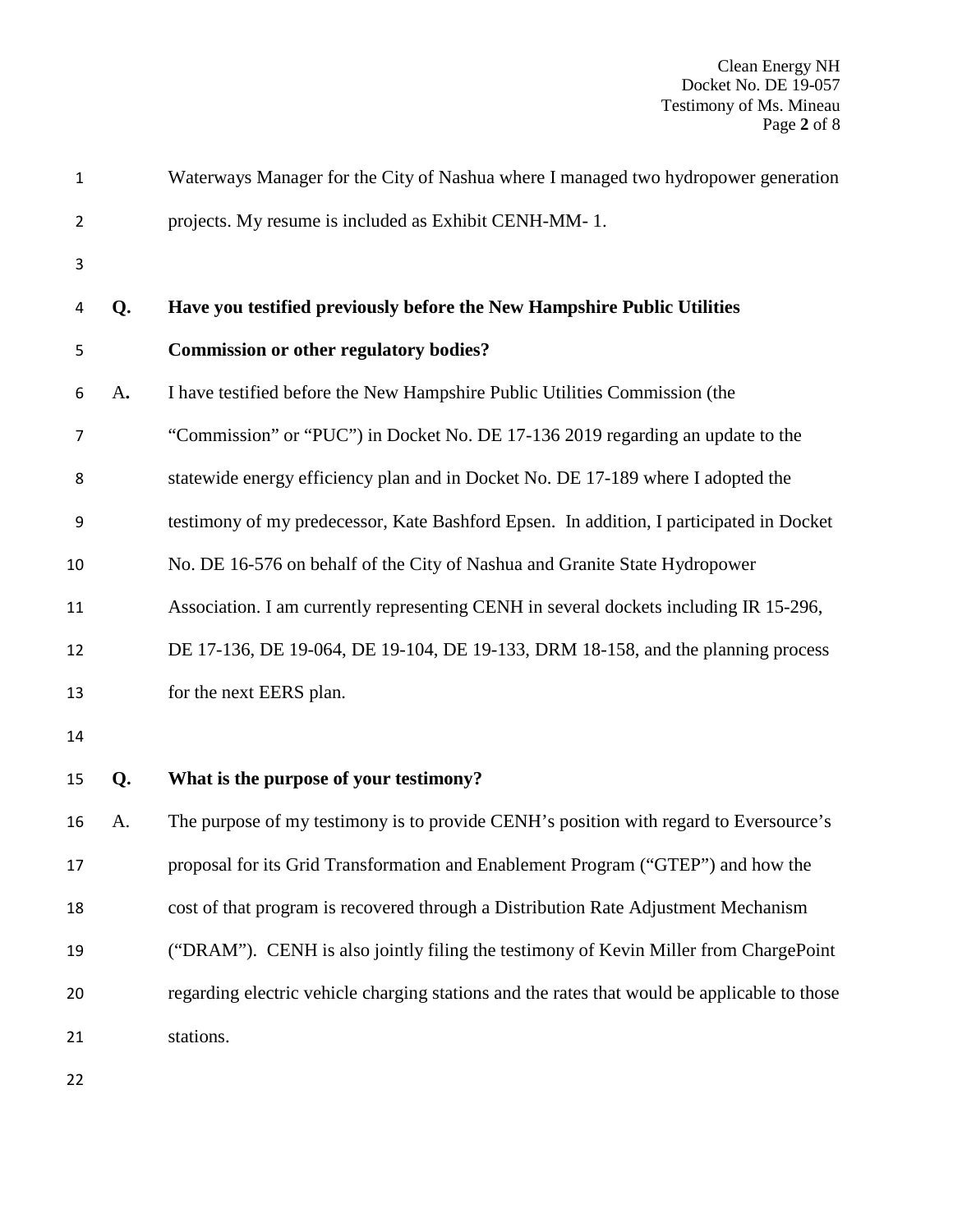Clean Energy NH Docket No. DE 19-057 Testimony of Ms. Mineau Page **3** of 8

**Q. Please explain CENH's interest in the GTEP.** 

A. As part of our work as advocates for clean energy, the efficient use of energy, and accelerating the NH's transition to a clean energy economy, CENH recognizes the need for investments to facilitate the integration of distributed energy resources in the distribution system. However, Eversource's proposed GTEP would not address the most imminent and important needs to achieve this end. Furthermore, there seems to be considerable overlap between the scope of the proposed GTEP and the likely scope more broadly undertaken in the statewide grid modernization efforts. New Hampshire's grid modernization process is being addressed in Docket No. IR 15-296, which is currently ongoing and encompasses several unresolved important issues that include how utilities would be allowed to recover the costs of investments made associated with grid modernization.

#### **Q. What are your concerns about Eversource's GTEP proposal?**

A. Although Eversource claims that all proposed GTEP investments aim to address the twin goal of increased resilience and to facilitate the integration of advanced energy solutions, as proposed the GTEP investments appear heavily weighted towards a focus on bolstering system resilience. For example, accelerating pole replacement would provide no tangible benefit to the integration of clean energy in the distribution system. This is especially true following the removal from this docket of the Westmoreland Clean Innovation Project and the Oyster River Clean Innovation Project and their associated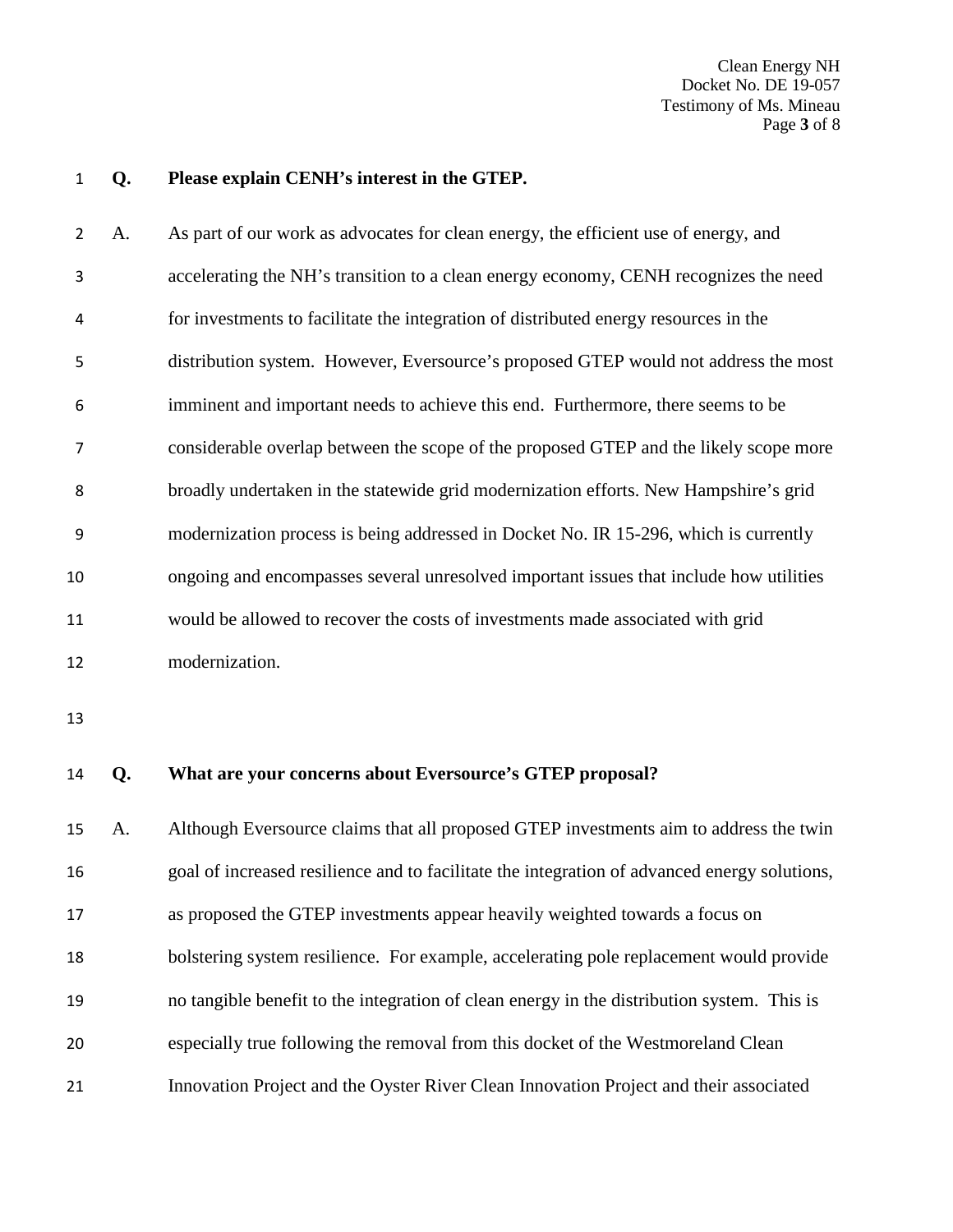| $\mathbf{1}$   | testimony. Eversource's proposal now lacks specifics as it pertains to what types of       |
|----------------|--------------------------------------------------------------------------------------------|
| $\overline{2}$ | "advanced energy solutions" would be enabled by GTEP and how and when these                |
| 3              | solutions would be achieved. The only detail is in regard to providing distribution system |
| $\overline{4}$ | resiliency; CENH acknowledges that system resilience is an important goal of a             |
| 5              | distribution but there is nothing new about this goal such that the Commission should      |
| 6              | view it in any unique way or provide special rate treatment.                               |

#### **Q. Please provide more detail on your concerns.**

A. When asked in discovery to identify locations where distributed generation hosting capacity is already constrained, Eversource first acknowledged that hosting capacity has not been comprehensively evaluated within its system. A comprehensive hosting capacity analysis would be necessary to identify priority locations where system upgrades are needed to enable the integration of additional distributed energy resources. CENH has been advocating that such an analysis be conducted and that the communication of the results to stakeholders be a priority under grid modernization. Further, of the locations identified by Eversource as already constrained, two of the substations are planned for upgrades as part of its base capital program. It is unclear to me if proposed GTEP investments would alleviate hosting constraints in part or not at all at the other six locations identified. Eversource is already able to address some needed system upgrades as part of its base capital program and without a better understanding of distributed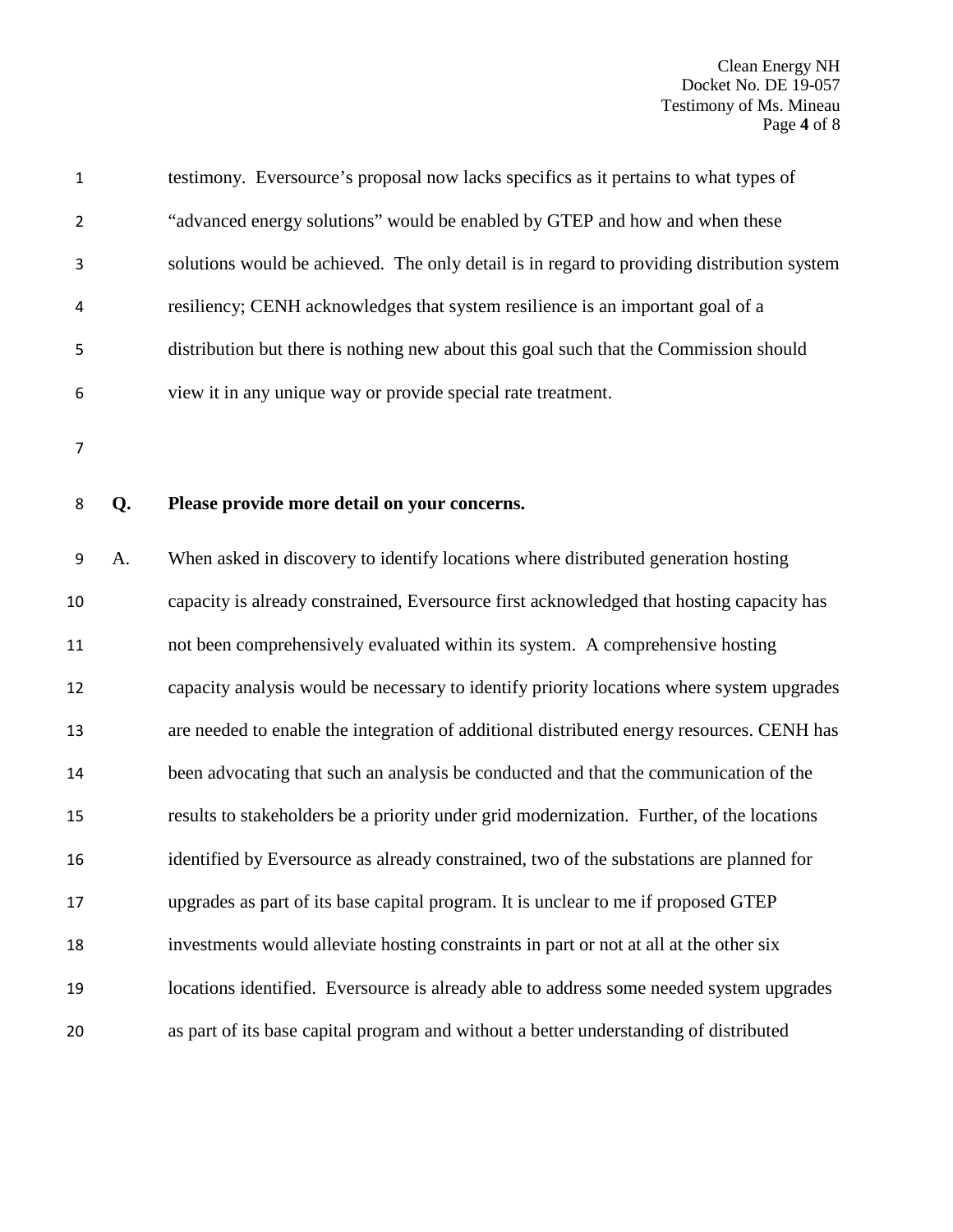| $\mathbf 1$    |    | energy resources hosting constraints on the system, proposed GTEP investments may be         |
|----------------|----|----------------------------------------------------------------------------------------------|
| $\overline{2}$ |    | misdirected.                                                                                 |
| 3              |    |                                                                                              |
| 4              | Q. | Do you have any concerns with timing?                                                        |
| 5              | A. | While New Hampshire currently has very low penetration of distributed generation, I          |
| 6              |    | think it is very important to plan now and begin the work needed for the integration of      |
| 7              |    | distributed energy resources. This work, however, can be best undertaken in the grid         |
| 8              |    | modernization docket where a unified framework can be developed for all regulated            |
| 9              |    | utilities in New Hampshire rather than in individual utility rate cases.                     |
| 10             |    |                                                                                              |
| 11             | Q. | Please discuss your concerns with GTEP and how it relates to the Distribution Rate           |
| 12             |    | <b>Adjustment Mechanism.</b>                                                                 |
| 13             | A. | GTEP is proposing to accelerate distribution system upgrades that, if deemed necessary       |
| 14             |    | and prudent, should be recovered through a regular distribution charge. Maintaining the      |
| 15             |    | distribution system is the responsibility of the distribution utility and proper maintenance |
| 16             |    | includes upgrading equipment and infrastructure to current standards and good industry       |
|                |    |                                                                                              |
| 17             |    | practice. The proposal to create a new Distribution Recovery Adjustment Mechanism            |
| 18             |    | seems unjustified to recover GTEP costs even if they were approved as necessary and          |

recovered in the regular distribution charge or it is Eversource's attempt to get a head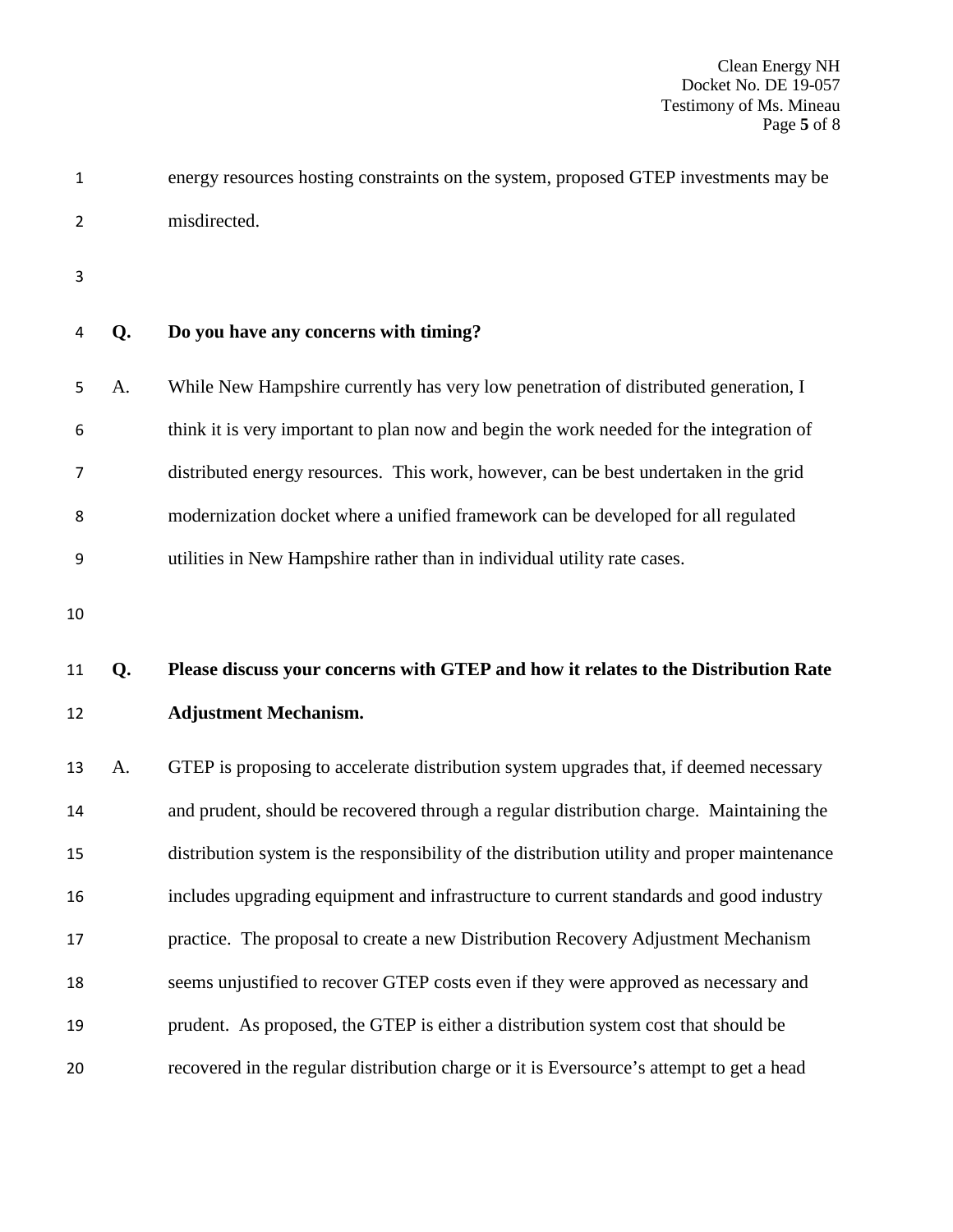| $\mathbf{1}$ |    | start on grid modernization before the resolution of the grid modernization docket. The    |
|--------------|----|--------------------------------------------------------------------------------------------|
| 2            |    | issue of how utilities should be able to recover costs associated with grid modernization  |
| 3            |    | investments is one of the unresolved issues in the grid modernization docket. Approving    |
| 4            |    | the DRAM in this case, without the context of and perspectives in the grid modernization   |
| 5            |    | docket, would lead to a poorly-considered decision in this docket, constrain the           |
| 6            |    | Commission's decision-making in the grid modernization docket and possibly lead to         |
| 7            |    | conflicting decisions.                                                                     |
| 8            |    |                                                                                            |
| 9            | Q. | Please summarize your concerns with the GTEP proposal.                                     |
|              |    |                                                                                            |
| 10           | A. | CENH's main concerns with the GTEP proposal are twofold. First, it does not contain        |
| 11           |    | actual grid-transformational projects. Rather, the proposals are aimed at system           |
| 12           |    | resiliency and reliability, very traditional and standard goals of a distribution utility. |
| 13           |    | These are not unique and should not be the subject of special rate recovery mechanism      |
| 14           |    | like the DRAM. Second, to the degree there are any projects aimed at facilitating the      |
| 15           |    | integration of advanced energy solutions, the planning, implementation and funding of      |
| 16           |    | those projects should be addressed in Docket No. IR 15-296. To do otherwise would          |
| 17           |    | undercut the hard work of the parties in that docket, especially when you consider that    |
| 18           |    | Eversource is by far the largest utility in New Hampshire.                                 |

# **Q. Does this conclude your testimony?**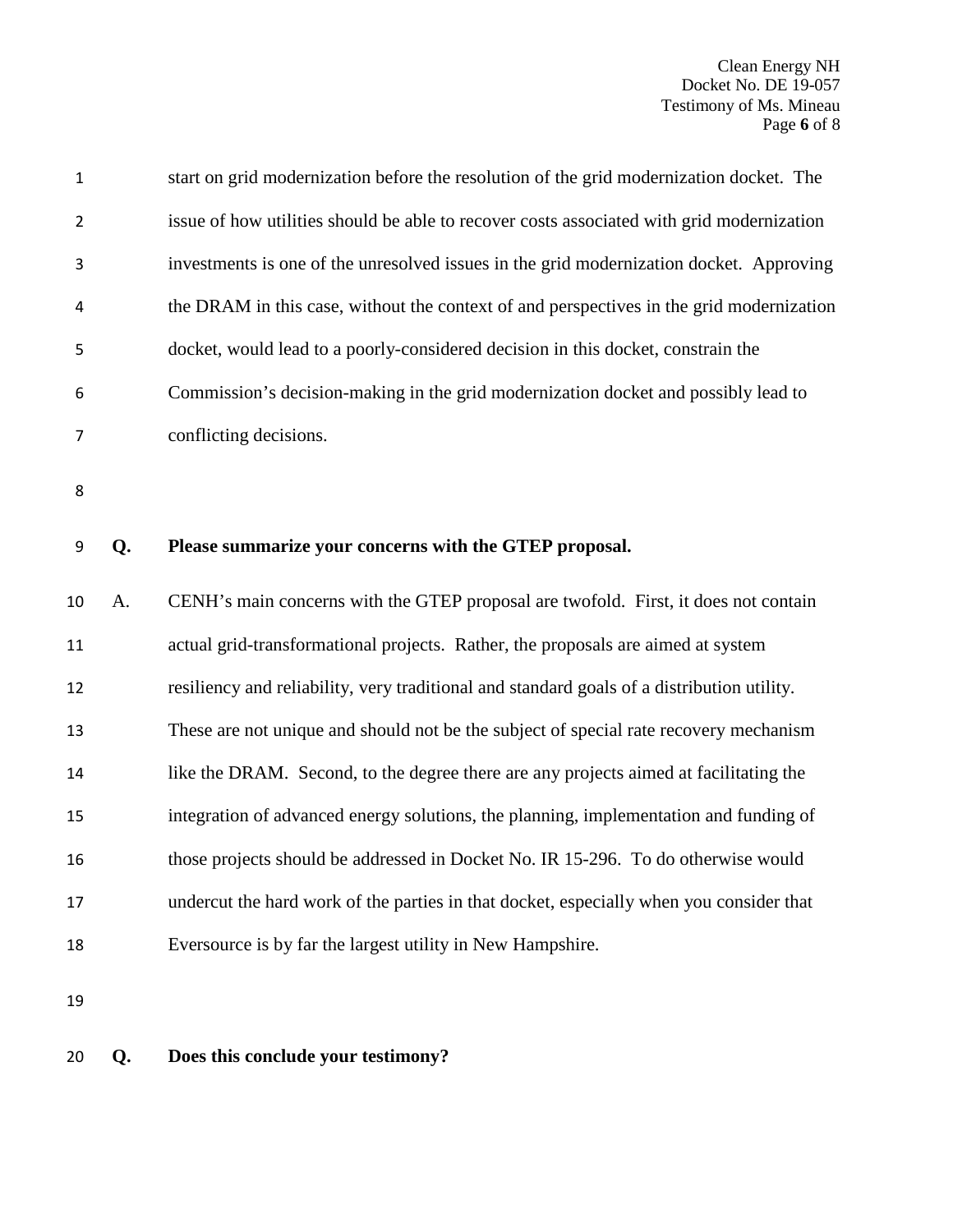Clean Energy NH Docket No. DE 19-057 Testimony of Ms. Mineau Page **7** of 8

1 A. Yes.